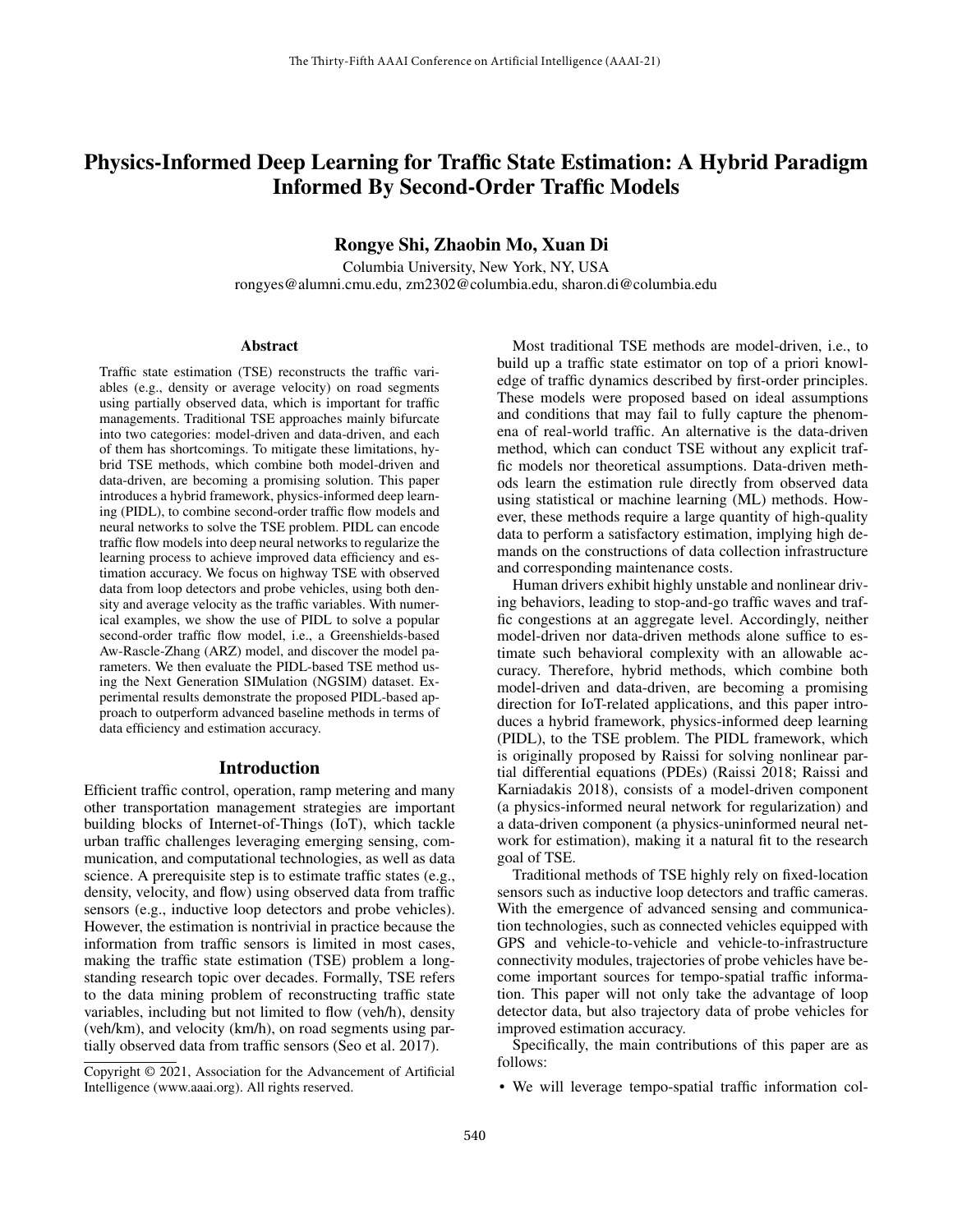lected from probe vehicles' trajectories, as well as aggregate traffic density and velocity collected from conventional inductive loop detectors, to improve TSE accuracy;

- We design a PIDL architecture for TSE with the traffic dynamics described by a second-order traffic flow model, i.e., a Greenshields-based Aw-Rascle-Zhang (ARZ) model. We leverage the proposed PIDL-based method to estimate the traffic density and average velocity at the same time using limited observed data from loop detectors or/and probe vehicles. We select the secondorder traffic flow model because of its flexibility of accommodating both traffic density and velocity measurements, as well as its mathematical power in capturing the stop-and-go traffic phenomenon. Compared to first-order models, a second-order model contains more complicated non-linear differential equations, and whether it can successfully fit into PIDL for TSE will be comprehensively studied in the paper;
- We further show the ability of PIDL for conducting both model parameter discovery and TSE at the same time, to tackle the practical challenge, i.e., the parameters of a traffic flow model are usually unknown and offline calibration could be expensive and inaccurate;
- We demonstrate the advantages of PIDL using a real dataset of a highway scenario, i.e., the Next Generation SIMulation (NGSIM) dataset. Advanced baseline TSE methods, such as pure neural networks, extended Kalman filter, PIDL with a first-order traffic model, are compared with the ARZ-based PIDL method. In addition, we study and compare the estimation performance of different kinds of sensor configurations, which is of great interest in TSE practice.

#### Related Work

A critical step of model-driven TSE methods is to design and extend a macroscopic traffic flow model that describes the real-world dynamics as comprehensively as possible. These models can be briefly divided into two classes: first-order and second-order. The LWR model (Lighthill and Whitham 1955; Richards 1956) is the most classical first-order traffic flow model, which can reproduce simple aggregate traffic behaviors, such as the propagation and dissipation of traffic jams known as shockwaves. However, LWR assumes density-velocity equilibrium and fails to model more complicated phenomena, such as stop and go traffic (Flynn et al. 2009). To mitigate this issue, second-order models were developed, including the Payne-Whitham (PW) model (Payne 1971; Whitham 1974) and the ARZ model (Aw and Rascle 2000; Zhang 2002). The ARZ model has more accurate description of the information flow in the traffic dynamics compared to the PW model. This paper thus considers the ARZ model for the TSE research.

Given a traffic flow model, model-driven TSE methods apply data assimilation to conduct estimation by solving model equations while allowing observed data to correct the estimation. Examples include the Kalman filter and its variants (Wang, Papageorgiou, and Messmer 2008; Wang et al.

2009; Di, Liu, and Davis 2010). Most of them assume fixedlocation sensors and may not apply to mobile sensors, such as probe vehicles. Data-driven TSE methods, in contrast, make an estimation from data directly using ML and statistical approaches, such as neural networks (Zheng et al. 2019). Most of them do not assume data types, but have high demands on data volumes (i.e., low data efficiency). The research on hybrid TSE methods is lacking, and this paper explores a hybrid TSE using the PIDL framework, which is originally proposed to leverage the deep learning paradigm for solving nonlinear PDEs (Raissi 2018; Raissi and Karniadakis 2018).

# PIDL Framework for TSE Using Second-Order Traffic Flow Models

This paper focuses on solving the following TSE problem: *to estimate the spatio-temporal traffic density* ρ *and average velocity* u *of a highway segment over a period of time using observations from a limited number of loop detectors or probe vehicles*. To better describe the traffic dynamics, this paper considers second-order models using density and velocity as traffic state variables. This section defines the PIDL TSE framework at a high-level. We will introduce how to use PIDL and limited observed traffic sensor data to (1) estimate traffic dynamics which are described by traffic flow models and (2) discover unknown model parameters.

#### General PIDL Framework for TSE

Let  $\mathcal{N}_1[\cdot]$  and  $\mathcal{N}_2[\cdot]$  be two general nonlinear differential operators and  $\Omega$  be a subset of  $\mathbb{R}^d$ . For one-dimentional TSE, d is one by default in this paper, i.e.,  $\Omega = [0, L], L \in \mathbb{R}^+$ . Then, the problem is to find the traffic density  $\rho(t, x)$  and average velocity  $u(t, x)$  at each point  $(t, x)$  in a continuous domain, such that the following PDEs of a traffic flow model can be satisfied:

$$
\rho_t(t, x) + \mathcal{N}_1[\rho(t, x), u(t, x)] = 0 u_t(t, x) + \mathcal{N}_2[\rho(t, x), u(t, x)] = 0 ,
$$
 (1)

where  $x \in \Omega, t \in [0, T]$  and  $T \in \mathbb{R}^+$ . This setting implies that the spatio-temporal domain  $D$  of interest is a continuous set of points:  $D = \{(t, x)|t \in [0, T], x \in [0, L]\}.$  We use discrete grid points  $G$  evenly deployed over  $D$  to represent the domain:  $G = \{ (t^{(r)}, x^{(r)}) | r = 1, ..., N_g \}$ . The total number  $N<sub>q</sub>$  of grid points controls the fine-grained level of G as a representation of D.

PIDL approximates both  $\rho(t, x)$  and  $u(t, x)$  using a neural network with time  $t$  and location  $x$  as its inputs. This neural network is called *physics-uninformed neural network* (PUNN) (or estimation network in the TSE setting), which is parameterized by  $\theta$ . We denote the approximation from PUNN as  $\hat{\rho}(t, x; \theta)$  and  $\hat{u}(t, x; \theta)$ . To use physics to guide the training of PUNN, the following residuals are used:

$$
\hat{f}_1(t, x; \theta) := \hat{\rho}_t(t, x; \theta) + \mathcal{N}_1[\hat{\rho}(t, x; \theta), \hat{u}(t, x; \theta)] \n\hat{f}_2(t, x; \theta) := \hat{u}_t(t, x; \theta) + \mathcal{N}_2[\hat{\rho}(t, x; \theta), \hat{u}(t, x; \theta)]
$$
\n(2)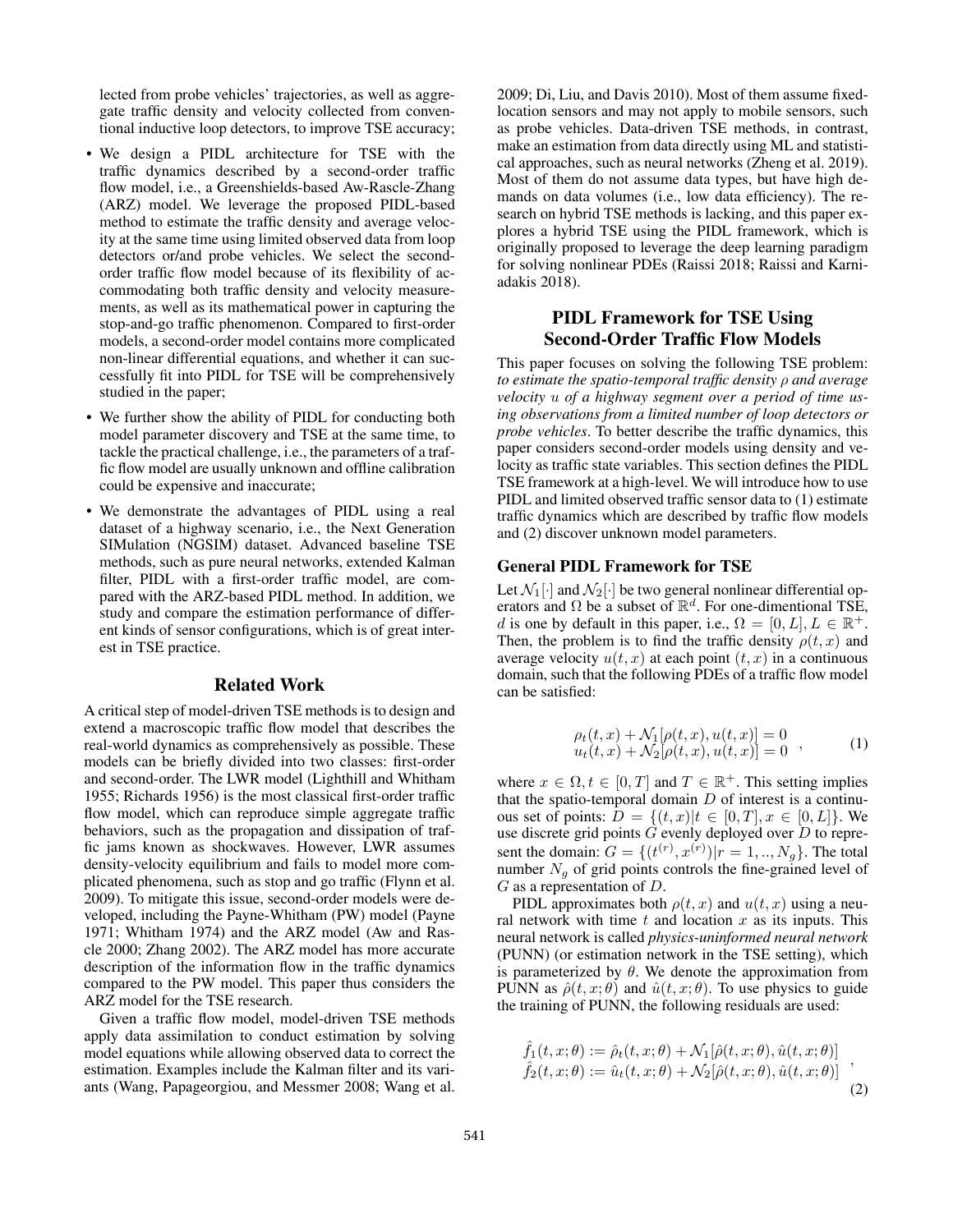which is defined according to the traffic flow model in Eqs.(1). The calculation of both residuals  $f_1(t, x; \theta)$  and  $f_2(t, x; \theta)$  is done by a *physics-informed neural network* (PINN), directly using  $\hat{\rho}(t, x; \theta)$  and  $\hat{u}(t, x; \theta)$ , the output of PUNN, as its inputs. When estimations are closer to the true  $\rho(t, x)$  and  $u(t, x)$ , both residuals will be closer to zero. PINN introduces no new parameters, and thus, the mapping from  $(t, x)$  to  $\hat{f}_1$  and  $\hat{f}_2$  is parameterized by  $\theta$ .

In implementation, PINN calculates the residuals using the function packages, such as  $tf.gradient$ , in Tensorflow. We can customize the activation functions and connecting structure of neurons in PINN to conduct the differential operation in Eqs.(2). It needs to be noted that once the traffic model is known, the connecting weights in PINN are fixed and no new learning parameters are introduced.

The training data for PIDL consist of (1) *observation*  $points \ O \ = \ \{(t_o^{(i)}, x_o^{(i)}) | i \ = \ 1, ..., N_o\}, \ (2) \ target \ val$ *ues*  $P = \{(\rho^{(i)}, u^{(i)}) | i = 1, ..., N_o\}$  (i.e., the true traffic states at the observation points), and (3) *auxiliary points*  $A = \{ (t_a^{(j)}, x_a^{(j)}) | j = 1, ..., N_a \}$ . We use i and j to index observation points and auxiliary points, respectively. One target value is associated with one observation point, and thus,  $O$  and  $P$  have the same indexing system i. This paper uses the term, observed data, to denote  $\{O, P\}$ . Both O and A are subsets of grid points G (i.e.,  $O \in G$  and  $A \in G$ ). It is allowed to have some overlaps between  $O$  and  $A$ .

Observation points  $O$  are limited to the time and locations that traffic sensors can visit and record. In contrast, auxiliary points A have neither measurement requirements nor location limitations, and the number of A is controllable. A are used for regularization purposes, and this is why they are called "auxiliary". To train a PUNN for TSE, the following loss is used:

$$
Loss_{\theta} = MSE_{o} + MSE_{a}
$$
\n
$$
= \frac{1}{N_o} \sum_{i=1}^{N_o} \alpha_1 |\hat{\rho}(t_o^{(i)}, x_o^{(i)}; \theta) - \rho^{(i)}|^2 + \alpha_2 |\hat{u}(t_o^{(i)}, x_o^{(i)}; \theta) - u^{(i)}|^2
$$
\n
$$
data discrepancy
$$
\n
$$
+ \frac{1}{N_a} \sum_{j=1}^{N_a} \beta_1 |\hat{f}_1(t_a^{(j)}, x_a^{(j)}; \theta)|^2 + \beta_2 |\hat{f}_2(t_a^{(j)}, x_a^{(j)}; \theta)|^2,
$$
\n
$$
physical discrepancy
$$
\n(3)

where  $\alpha_1$ ,  $\alpha_2$ ,  $\beta_1$  and  $\beta_2$  are hyperparameters for balancing how each component in data discrepancy and physical discrepancy influences the loss. The data discrepancy involves the mean square errors (MSEs) between approximations  $(\hat{\rho}, \hat{u})$  on O and target values P. The physical discrepancy involves the MSEs between residual values  $(\hat{f}_1, \hat{f}_2)$ and zero, which quantify how much an approximation is inconsistent to the traffic model, i.e., the loss is regularized by PINN via physical discrepancy. Given the training data, we apply neural network training algorithms, e.g., a backpropagation method, to solve  $\theta^* = \operatorname{argmin}_{\theta} Loss_{\theta}$ . The PUNN parameterized by  $\theta^*$  can then be used to estimate the density and average velocity at any point of  $G$ , as well as the whole domain D, with good physical consistency.

#### PIDL for TSE and Model Parameter Discovery

Sometimes, there exist unknown parameters in a given PDE traffic flow model, and model parameter discovery needs to be addressed in addition to estimation. The proposed PIDL is able to handle this case as well. Let  $\mathcal{N}_1[\cdot; \lambda_1]$  and  $\mathcal{N}_2[\cdot; \lambda_2]$ be two general nonlinear differential operators parameterized by unknown parameters  $\lambda_1$  and  $\lambda_2$ , respectively. We merge both  $\lambda_1$  and  $\lambda_2$  into one vector  $\lambda = (\lambda_1, \lambda_2)$  for simplification. Then, the traffic flow model becomes:

$$
\rho_t(t, x) + \mathcal{N}_1[\rho(t, x), u(t, x); \lambda] = 0
$$
  
 
$$
u_t(t, x) + \mathcal{N}_2[\rho(t, x), u(t, x); \lambda] = 0
$$
 (4)

and the goal is to find the parameters  $\lambda$  that best describe the observed data, and at the same time, approximate the traffic states  $\rho$  and u consistent to Eqs.(4). For this problem, the residuals are redefined as

$$
\hat{f}_1(t, x; \theta, \lambda) := \hat{\rho}_t(t, x; \theta) + \mathcal{N}_1[\hat{\rho}(t, x; \theta), \hat{u}(t, x; \theta); \lambda] \n\hat{f}_2(t, x; \theta, \lambda) := \hat{u}_t(t, x; \theta) + \mathcal{N}_2[\hat{\rho}(t, x; \theta), \hat{u}(t, x; \theta); \lambda]
$$
\n(5)

The PINN, by which the residuals in Eqs.(5) are calculated, is related to both  $\theta$  and  $\lambda$ . Accordingly, the loss for both parameter discovering and TSE is defined as follows:

$$
Loss_{\theta,\mathbf{\lambda}} = MSE_{o} + MSE_{a}
$$
  
=  $\frac{1}{N_o} \sum_{i=1}^{N_o} \alpha_1 |\hat{\rho}(t_o^{(i)}, x_o^{(i)}; \theta) - \rho^{(i)}|^2 + \alpha_2 |\hat{u}(t_o^{(i)}, x_o^{(i)}; \theta) - u^{(i)}|^2$   
+  $\frac{1}{N_a} \sum_{j=1}^{N_a} \beta_1 |\hat{f}_1(t_a^{(j)}, x_a^{(j)}; \theta, \mathbf{\lambda})|^2 + \beta_2 |\hat{f}_2(t_a^{(j)}, x_a^{(j)}; \theta, \mathbf{\lambda})|^2.$  (6)

Given the training data, we apply the backpropagation algorithm to solve  $(\theta^*, \lambda^*)$  =  $\operatorname{argmin}_{\theta, \lambda}$  Loss<sub> $\theta, \lambda$ </sub>, and the  $\lambda^*$ -parameterized traffic flow model of Eqs.(4) is the most likely physics that generates the observed data and  $\theta^*$ parameterized PUNN can then be used to find physically consistent traffic states over the domain.

#### Numerical Example on PIDL for ARZ

We present a numerical example to show the ability of PIDL to estimate the traffic dynamics governed by a Greenshieldsbased ARZ model. Define flow rate Q to be the number of vehicles passing a specific position on the road per unit time, traffic density  $\rho$  to be the average number of vehicles per unit length, and  $u$  to be the average velocity of a specific position on the road, we can deduce  $Q = \rho u$ . Both  $\rho$  and u are the basic traffic state variables to estimate.

The ARZ model (Aw and Rascle 2000; Zhang 2002) involves both a conservation law of vehicles and a momentum equation on velocity. The former can be written as  $\rho_t + (\rho u)_x = 0$ , which defines that the vehicle volume change of a specific position on the road equates the difference between inflow and outflow vehicles. The latter analogizes the fluid dynamics by introducing a traffic "pressure"  $h(\rho)$ . Then,  $(u + h(\rho))$  can be interpreted as the "desired" speed reached by vehicles on an empty road, which is *advected* with the velocity field. This advected property is formalized as  $(u + h(\rho))_t + u(u + h(\rho))_x = 0$ . To properly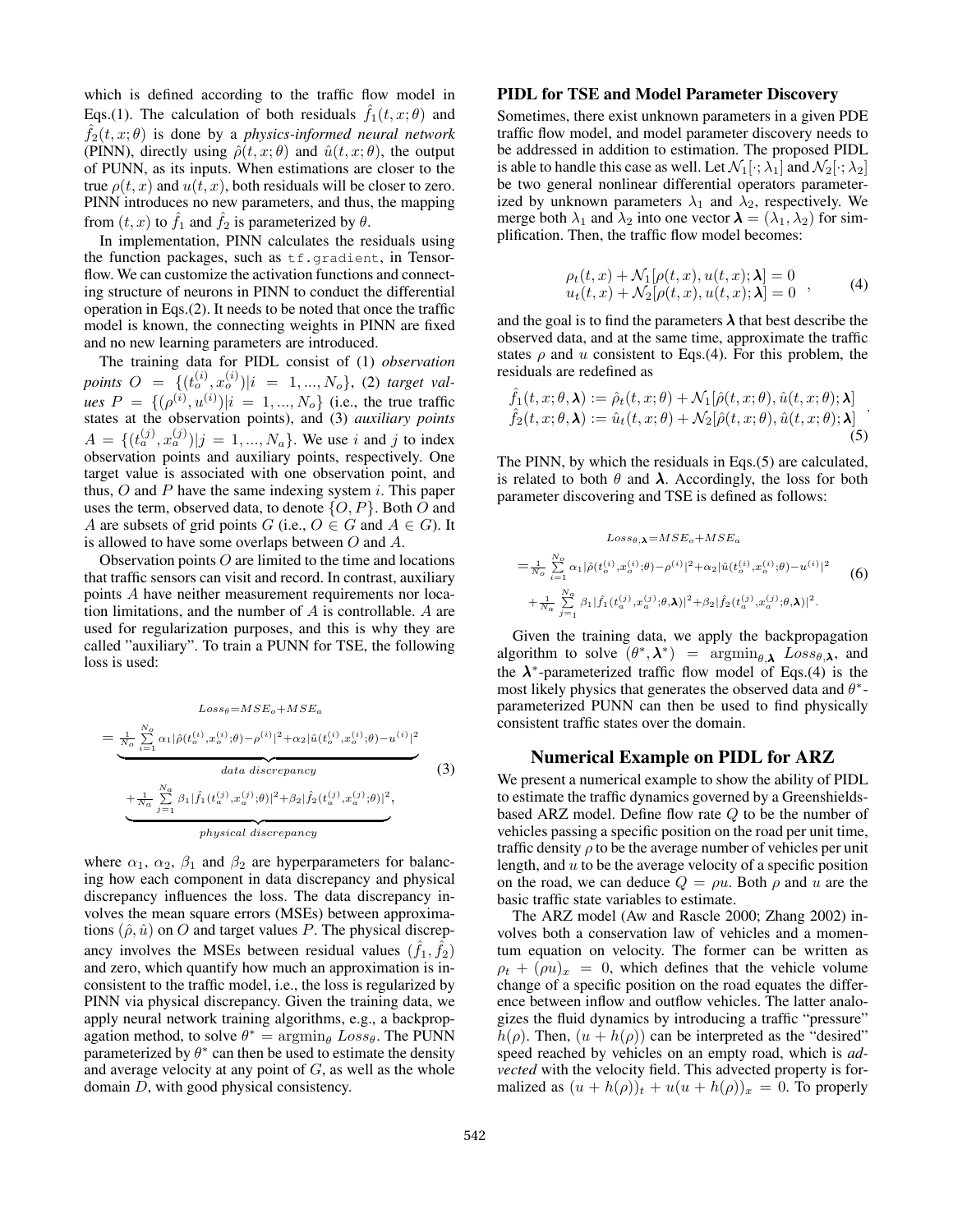

Figure 1: a) is the bell-shaped initial  $\rho$  and u over  $x \in [0,1]$ ; b) and c) are numerical solutions for  $\rho$  and  $u$ , respectively.

constrain the desired speed, a relaxation term of the form  $(U_{eq}(\rho) - u)/\tau$  is added to the right-hand side, implying that drivers tend to adjust their actual velocity to the desired velocity  $U_{eq}(\rho)$  with a relaxation time scale  $\tau$ .  $U_{eq}(\rho)$  can be defined separately, and Greenshields function (Greenshields, Channing, and Miller 1935) is a basic and popular choice, which is defined as  $U_{eq}(\rho) = u_{max}(1 - \rho/\rho_{max})$ , where  $u_{max}$  and  $\rho_{max}$  are maximum velocity and maximum (jam) density, respectively. This function has a linear form with two coefficients  $u_{max}$  and  $\rho_{max}$ , which are usually fitted with data.

In this section, we study the Greenshields-based ARZ traffic flow model of a "ring road" in  $t \in [0,3], x \in [0,1]$ :

$$
\rho_t + (\rho u)_x = 0,
$$
  
\n
$$
(u + h(\rho))_t + u(u + h(\rho))_x = (U_{eq}(\rho) - u)/\tau,
$$
  
\n
$$
h(\rho) = U_{eq}(0) - U_{eq}(\rho) \quad (traffic pressure),
$$
  
\n
$$
U_{eq}(\rho) = u_{max}(1 - \rho/\rho_{max}) \quad (desired speed),
$$
  
\n
$$
\rho(t, 0) = \rho(t, 1), u(t, 0) = u(t, 1) \quad (bdry. cond.),
$$

where we set the parameters irregularly as  $\rho_{max} = 1.13$ ,  $u_{max} = 1.02$ , and  $\tau = 0.02$ .  $\rho_{max}$  and  $u_{max}$  are usually determined by physical restrictions of the road and vehicles. We select irregular parameters in this experiment to better justify the PIDL's capacity in model discovery.

Given the bell-shaped initial of  $\rho$  and u as shown in Fig.1.a, we apply the Lax–Friedrichs (LF) scheme (LeVeque  $2002$ ) to solve Eqs.(7) on grid G with 960 (time) $\times$ 240(space) points evenly deployed over the [0, 3]  $\times$  $[0, 1]$  domain. Thus, the total number of points in G is  $N_a$ =960×240. The LF numerical solutions of both  $\rho$  and u over the domain are shown in Fig.1 as well.

From the figure, we can observe the phenomenon of traffic shockwave, i.e., the peak of density propagates along the direction of  $x$ . Because this is a ring road, a boundary condition (bdry. cond.) must impose that the dynamics reaching  $x=1$  continues at  $x=0$ . We treat this numerical solution as the ground-truth to test our PIDL-based approach.

# PIDL Architecture Design for ARZ

Following the concept of Eqs.(2), we define the residuals:

$$
\hat{f}_1(t, x; \theta) := \hat{\rho}_t + (\hat{\rho}\hat{u})_x \n\hat{f}_2(t, x; \theta) := (\hat{u} + h(\hat{\rho}))_t + \hat{u}(\hat{u} + h(\hat{\rho}))_x , \quad (8) \n- (U_{eq}(\hat{\rho}) - \hat{u})/\tau
$$



Figure 2: PIDL architecture for Greenshields-based ARZ in Eqs.(7). Model parameters are held by variable nodes (blue rectangular nodes).

where  $\hat{\rho}$  and  $\hat{u}$  are shorthands for  $\hat{\rho}(t, x; \theta)$  and  $\hat{u}(t, x; \theta)$ , respectively outputted from a PUNN.

Given the definition of  $(\hat{f}_1, \hat{f}_2)$ , the PINN that encodes the Greenshields-based ARZ model is shown in Fig.2. This architecture contains a PUNN for traffic state estimation, followed by a PINN for calculating the residuals in Eqs.(8). The PUNN parameterized by  $\theta$  is designed as a fully-connected feedforward neural network with 8 layers and the hidden nodes of each layer range between 20 and 60. The *tanh* is used as the activation function of each hidden neuron in PUNN. In contrast, the connecting weights in PINN are one by default and specific operations for intermediate values of Eqs.(8) are calculated by PINN nodes via customized activation functions. For experiments of estimation without parameter discovery, constant values ( $\rho_{max} = 1.13$ ,  $u_{max} = 1.02$ , and  $\tau = 0.02$ ) are fixed in variable nodes.

To customize the training of PIDL to Eqs. (7), in addition to the training data  $O, P$  and  $A$  defined in the previous section, we introduce *boundary auxiliary points* B =  $\{ (t_h^{(k)} \)$  $\bm{h}_b^{(k)},0|k~=~1,...,N_b\}\cup\{(t_b^{(k)}).$  $\sum_{b}^{(k)}$ , 1)| $k = 1,..., N_b$ }, for learning the boundary condition in Eqs. (7). The time instances  $t^{(k)}$  are randomly sampled from [0, 3]. For this experiment, we use the following learning loss:

$$
Loss_{\theta} = MSE_{o} + MSE_{a} + MSE_{b}
$$
\n
$$
= \frac{1}{N_{o}} \sum_{i=1}^{N_{o}} \alpha_{1} |\hat{\rho}(t_{o}^{(i)}, x_{o}^{(i)}; \theta) - \rho^{(i)}|^{2} + \alpha_{2} |\hat{u}(t_{o}^{(i)}, x_{o}^{(i)}; \theta) - u^{(i)}|^{2}
$$
\n
$$
+ \frac{1}{N_{a}} \sum_{j=1}^{N_{a}} \beta_{1} |\hat{f}_{1}(t_{a}^{(j)}, x_{a}^{(j)}; \theta)|^{2} + \beta_{2} |\hat{f}_{2}(t_{a}^{(j)}, x_{a}^{(j)}; \theta)|^{2} + \frac{1}{N_{b}} \sum_{k=1}^{N_{b}} (\gamma_{1} |\hat{\rho}(t_{b}^{(k)}, 0; \theta) - \hat{\rho}(t_{b}^{(k)}, 1; \theta)|^{2} + \gamma_{2} |\hat{u}(t_{b}^{(k)}, 0; \theta) - \hat{u}(t_{b}^{(k)}, 1; \theta)|^{2})
$$
\n
$$
(9)
$$

where  $MSE_b$  consists of two error components weighted by hyperparameters  $(\gamma_1, \gamma_2)$ , quantifying the discrepancy of  $\hat{\rho}$ and  $\hat{u}$  from the boundary condition.

TSE Using Data from Loop Detectors and Probe Vehicles We apply PIDL to the TSE problem using observations from two kinds of traffic sensors: loop detectors and probe vehicles. A loop detector on a road is able to count the vehicles passing a location, and a pair of loop detectors at a regular interval can be used to measure traffic density. However, this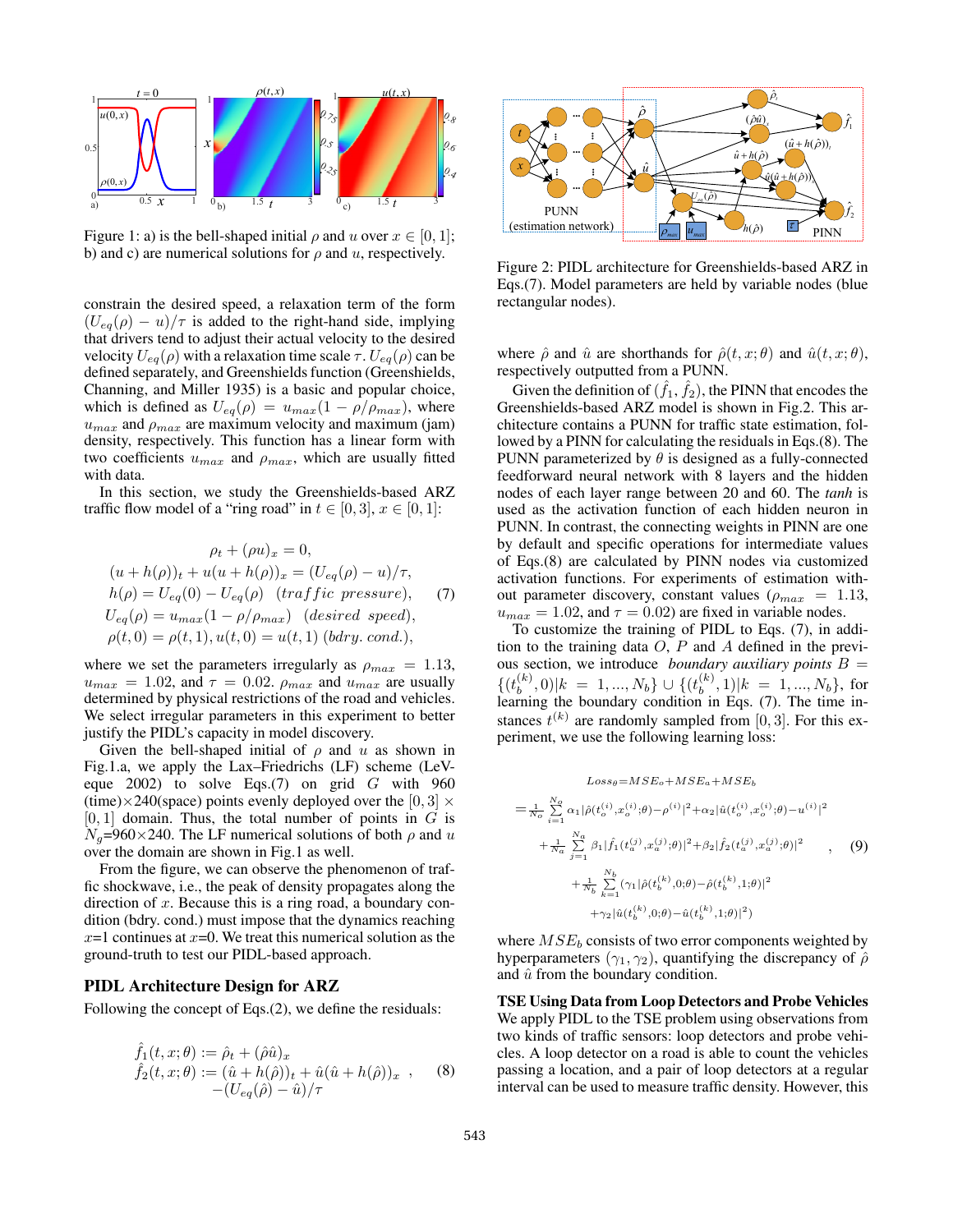

Figure 3: A sparse presentation of how observations points, and auxiliary points are deployed.

sensor is not good at measuring average speed because only point speed measurements are given. A probe vehicle frequently records the velocity on its trajectory along the flow, providing a better velocity measurement. However, this sensor cannot provide density due to vehicles' limitations to comprehend surroundings. Because our PIDL requires observations on both  $\rho$  and  $u$ , this section considers two types of sensing configurations: 1) a loop detector-only configuration and each detector can record both  $\rho$  and  $u$ , and 2) a mixed sensing configuration, where  $\rho$  and  $u$  are separately measured by loop detectors and probe vehicles, respectively.

As shown in Fig.3, observation points  $O$  are supported by sensors. Loop detectors are equipped evenly on the road and traffic states at these certain locations can be observed at all time (the figure illustrates an example where two detectors are used). Probe vehicles collect traffic velocities along their trajectories, and they are assumed to initialize evenly on the road at  $t = 0$  (the figure illustrates two probe vehicles). Each observation point is associated with target values  $\rho$  or  $u$ , constituting the target set P. Over the  $N_q$ =960×240 grid points, we randomly sampled  $N_a=150,000$  auxiliary points for A and  $N_b$ =750 out of the 960 grid time instances for boundary auxiliary points B.

We train the proposed PIDL on an NVIDIA Titan RTX GPU with 24 GB memory in Ubuntu 18.04.3. By default, we use the  $L^2$  relative error to quantify the estimation error:

$$
Err(\hat{\rho}, \rho) = \frac{\sqrt{\sum_{r=1}^{N_g} |\hat{\rho}(t^{(r)}, x^{(r)}, \theta) - \rho(t^{(r)}, x^{(r)})|^2}}{\sqrt{\sum_{r=1}^{N_g} |\rho(t^{(r)}, x^{(r)})|^2}}.
$$
 (10)

The same error applies to velocity as  $Err(\hat{u}, u)$ . The reason for using the relative error is to normalize the estimation inaccuracy while mitigating the influence from value scales of different data types.

We use the Xavier uniform initializer to initialize  $\theta$  of PUNN, and train the PUNN through the PIDL architecture using Adam optimizer for 5,000 steps as a rough training. A followup fine-grained training is done by L-BFGS optimizer. The process terminates until the loss change of two consecutive steps is no larger than  $10^{-6}$ , and  $\theta^*$  is obtained. L-BFGS is used here because it is beneficial for a stable learning when the training dataset is relatively small. Our TSE settings use small observed data (up to a few thousand points) and meet the small-data situation.

The results of applying PIDL TSE for Greenshields-based ARZ dynamics using four loop detectors are presented in Fig.4, where PUNN is parameterized by the optimal  $\theta^*$ . The



Figure 4: a) Estimation of the density and comparisons of estimated and true values at certain time points. (b) Results for average velocity.

| lp | $Err(\hat{\rho}, \rho)$ | $Err(\hat{u}, u)$ | $\left($ lp,tj $\right)$      | $Err(\hat{\rho}, \rho)$ | $Err(\hat{u}, u)$ |
|----|-------------------------|-------------------|-------------------------------|-------------------------|-------------------|
|    | 0.0682                  | 0.0284            | (1,1)                         | 0.0829                  | 0.0256            |
|    | 0.0437                  | 0.0201            | $(\overline{2},\overline{1})$ | 0.0595                  | 0.0282            |
|    | 0.0382                  | 0.0110            | (1,2)                         | 0.0542                  | 0.0217            |

Table 1: Results for detector-only and mixed configs. " lp" and "tj" are the number of loops and trajectories, respectively.

estimation  $\hat{\rho}$  and  $\hat{u}$  is visually the same as the true dynamics in Fig.1, and the performance is justified by the snapshots, comparing the estimation curves over  $x$  at a certain time with the true curves. The  $L^2$  relative errors of estimated density and average velocity are 4.3745  $\times 10^{-2}$  and 2.0075  $\times 10^{-2}$ , respectively. Empirically, the difference between true and estimated values is visually indistinguishable when the errors are smaller than  $6.70 \times 10^{-2}$  and  $2.90 \times 10^{-2}$  for density and velocity, respectively. Performances with accuracy below these values are considered as "acceptable".

We conduct experiments on various numbers of traffic sensors of both sensing configurations. For each configuration, we conduct grid search of each hyperparameter between 0 and 150 with step 5, and the minimal-achievable estimation errors are presented in Tab.1. From the tables, we observe that more observed data lead to improved TSE performance and PIDL can efficiently achieve acceptable estimation accuracy in both sensing configurations. For detector-only setting, satisfactory performance is achieved when more than 3 loops are used (below the dashed line). For mixed setting, the performance can achieve satisfactory level when more than 1 loop or probe vehicle are used, implying the benefit of using trajectory information as it contains more frequent and diverse samples.

TSE and Parameter Discovery This subsection shows the ability of the PIDL for addressing both TSE and model parameter discovery. For this experiment, three model parameters  $\lambda = (\rho_{max}, u_{max}, \tau)$  are encoded as learning variables in PINN in Fig.2, and the residuals in Eq.(9) become  $\hat{f}_1(t_a^{(j)}, x_a^{(j)}; \theta, \lambda)$  and  $\hat{f}_2(t_a^{(j)}, x_a^{(j)}; \theta, \lambda)$ , leading to a new objective function  $Loss_{\theta, \lambda}$ . We use the same learning strategy to obtain  $(\theta^*, \lambda^*) = \operatorname{argmin}_{\theta, \lambda} Loss_{\theta, \lambda}$ , and compare the estimation and  $\lambda^*$  to the true values. The evaluations of model parameters are based on the  $L^2$  relative errors in per-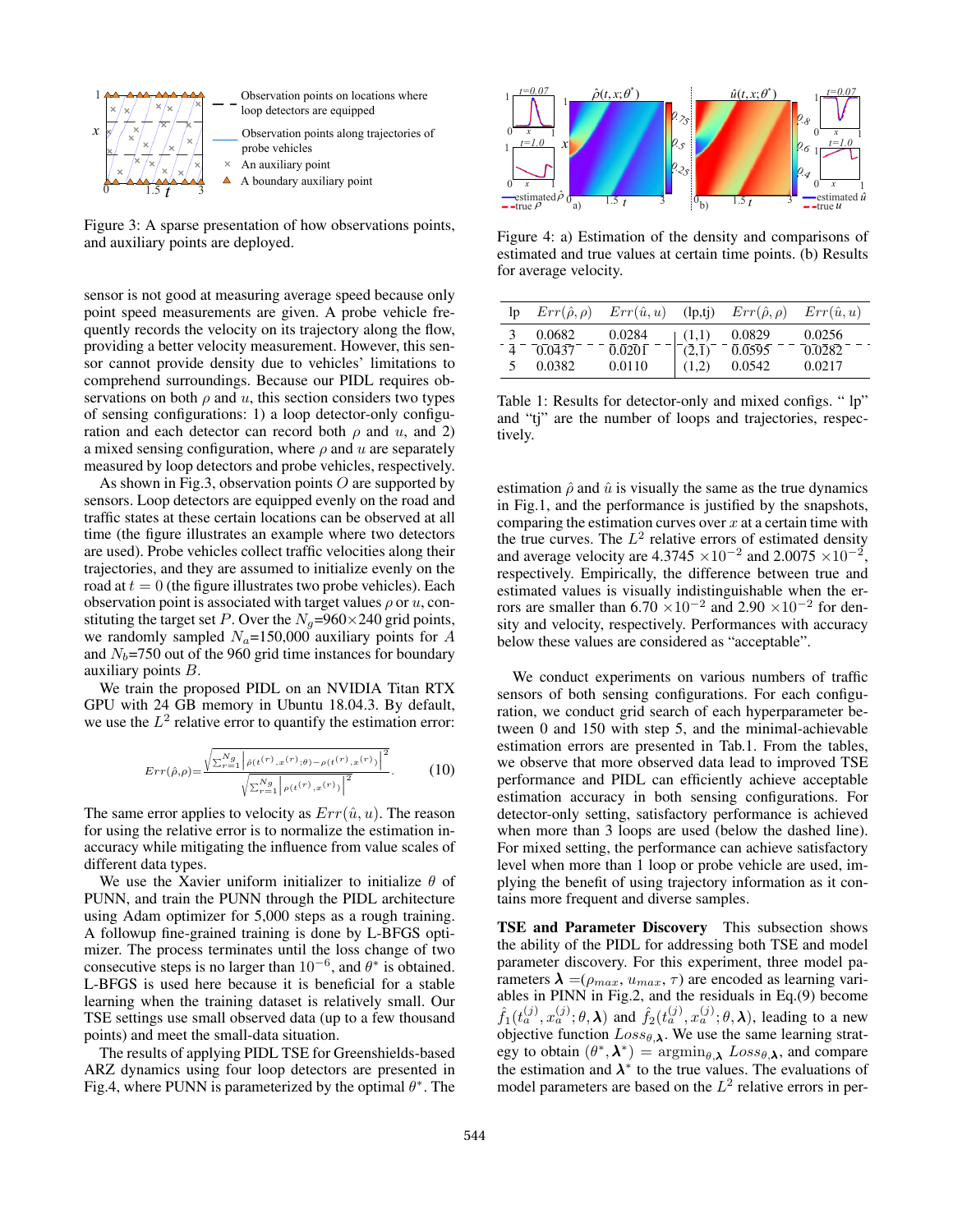| lp                       | $Err(\hat{\rho}, \rho)$ | $Err(\hat{u}, u)$ |       | $\rho_{max}^*(\%) u_{max}^*(\%) \tau^*(\%)$ |        |
|--------------------------|-------------------------|-------------------|-------|---------------------------------------------|--------|
| 2                        | 0.668                   | 0.192             | 14.59 | 2.42                                        | 100.57 |
| 3                        | 0.183                   | 0.0488            | 0.43  | 0.11                                        | 3.32   |
| 4                        | 0.0481                  | 0.0153            | 1.24  | 0.23                                        | 7.79   |
| 5                        | 0.0424                  | 0.0103            | 0.56  | 0.07                                        | 7.11   |
| $\left($ lp,tj $\right)$ | $Err(\hat{\rho}, \rho)$ | $Err(\hat{u}, u)$ |       | $\rho_{max}^*(\%) u_{max}^*(\%) \tau^*(\%)$ |        |
| (1,1)                    | 0.150                   | 0.0424            | 0.34  | 0.02                                        | 11.05  |
| (1,2)                    | 0.0667                  | 0.0249            | 0.98  | 0.23                                        | 4.23   |
| (2,1)                    | 0.0651                  | 0.0244            | 0.94  | 0.10                                        | 0.86   |

Table 2: Results for TSE and parameter discovery.  $\lambda^*$  =  $(\rho_{max}^*, u_{max}^*, \tau^*)$  are estimated parameters, compared to the true  $\rho_{max} = 1.13$ ,  $u_{max} = 1.02$ , and  $\tau = 0.02$ .

centage. The results are shown in Tab.2.

In Tab.2, the errors below the dashed line are acceptable. In addition to accurate traffic state estimation, the PIDL is able to converge to the true parameters  $\lambda$ . Specifically, for the case of (loops, trajs)= $(1,2)$ , acceptable TSE errors for both density and velocity are obtained, and the model parameters converge to  $\rho_{max}^*$ =1.14113,  $u_{max}^*$ =1.0177,  $\tau^*$ =0.019155, which are very close to the true ones, demonstrating the advantages of the proposed PIDL.

# ARZ-based PIDL for TSE on NGSIM Data

We evaluate the ARZ-based PIDL on the TSE problem using real traffic data, the Next Generation SIMulation (NGSIM) dataset, and compare the performance to baselines.

# NGSIM Dataset

The public NGSIM dataset<sup>1</sup> provided by the US Federal Highway Administration records detailed information about vehicle trajectories on several road segments. We focus on a segment of the US Highway 101 (US 101), monitored by a camera mounted on top of a high building on June 15, 2005.

The locations/actions of vehicles in the monitored region for a total of around 680 meters and 2,770 seconds were converted from camera videos. This dataset has gained a great attention in recent traffic studies (Laval and Leclercq 2010; Montanino and Punzo 2013; Fan and Seibold 2013). We use the data averaged from all the involved five lanes to calculate the density and average velocity for every 30 meters over a 1.5-second period. After preprocessing (to remove the nonmonitored vehicles at the beginning and end of the video), the density and velocity are visualized in Fig.5, where we end up with 21 and 1770 cells on the spatial and temporal dimensions, respectively. The center of each cell is treated as a grid point. The shockwave phenomenon can be clearly observed in the figure.

We assume the above-mentioned sensing configurations, where loop detectors are able to record the density and/or average velocity of cells on certain locations, and probe vehicles can only record the average velocity of cells on the trajectories. By default, detectors are evenly installed along the





Figure 5: Visualization of NGSIM dataset.

road. Out of all the vehicles in the dataset (around 4750), we randomly select a certain number (per a given penetration rate) as the probe vehicles to collect trajectory observations.

#### TSE Methods and Baselines for NGSIM

We compare the proposed TSE method with selected baselines that are suitable for both sensing configurations.

Pure Neural Network (NN) The first baseline is a pure feedforward neural network, which directly uses the PUNN component in Fig.2 for learning the estimation rule from observed data. The loss function contains  $Loss_{\theta} = MSE_{o}$ only, i.e., the physical discrepancy term is ignored. Of all the TSE methods in this section, the PUNN part has the same structure.

Extended Kalman Filter (EKF) The second baseline is a representative model-based TSE method, the ARZ-based extended Kalman filter (EKF) (Seo and Bayen 2017). This method applies the nonlinear version of the Kalman filter that linearizes the Greenshields-based ARZ model in a discrete manner to make state estimations.

LWR (First-Order)-based PIDL (LWR-PIDL) The third baseline assumes that we know a first-order traffic flow model, i.e., the LWR model with a three-parameter flux function, introduced by (Fan and Seibold 2013). Their model combines a three-parameter flux  $Q(\rho)$  and the conservative law,  $\rho_t + (Q(\rho))_x = 0$  to describe the density dynamics. The average velocity is calculated using  $u = Q(\rho)/\rho$ .

In implementation, we set model parameters in PINN as learning variables, and the initial values are determined from the observed data using least-squares fitting (Fan and Seibold 2013). Making model parameters as variables instead of fixed values may give more flexibility to PIDL to achieve better estimation. However, because no ground-truth model parameters are available for the real data, we skip the parameter discovery experiments and only present the TSE results.

We select 80% of grid points  $G$  as auxiliary points  $A$  (for regularization purpose, to have A dominate the domain is beneficial). The loss function has the same structure with Eq.(6), except for that the contents of  $(\hat{f}_1, \hat{f}_2)$  and model parameters  $\hat{\lambda}$  are different (see supplementary<sup>2</sup> for details). The parameter tuning uses grid search and the minimalachievable errors are presented and compared. We use this first-order model baseline to form a PIDL and show how the choice of traffic model affects the estimation performance.

<sup>&</sup>lt;sup>2</sup>https://rongyeshi.github.io/suppl3617.pdf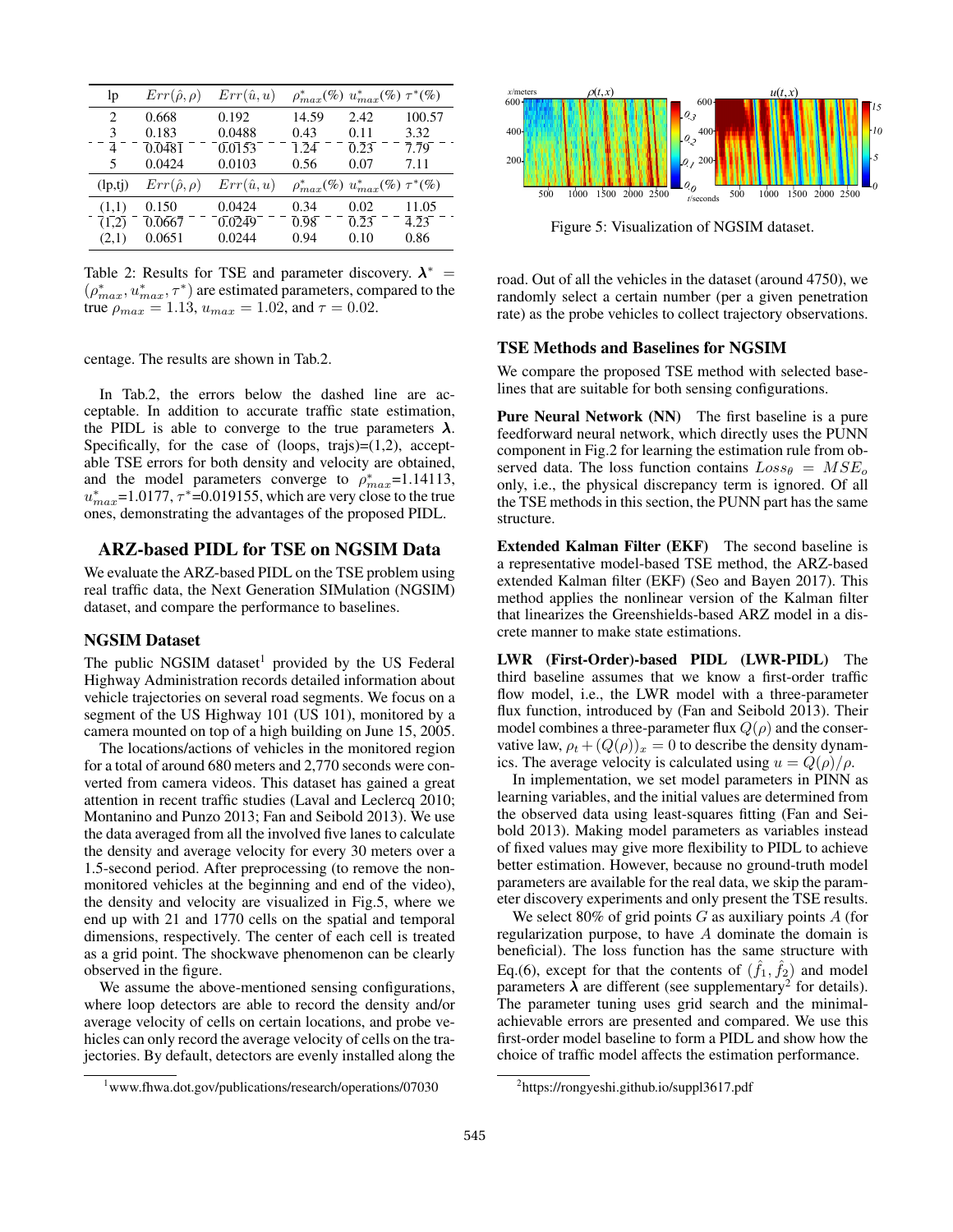

Figure 6: Results for loop detector-only config.

ARZ (Second-Order)-based PIDL (ARZ-PIDL) As mentioned in previous sections, this method encodes the Greenshields-based ARZ into the PINN, and the Eq.(6) is applied as the loss function. Other experimental setups are the same with those of the LWR-based PIDL baseline.

For fair comparison, NN, LWR-PIDL and ARZ-PIDL all use the Adam plus L-BFGS learning strategy.

#### Evaluations

We first conduct experiments using the loop detector-only configuration. The ARZ-based PIDL and baseline methods are applied to TSE on the NGSIM dataset with different numbers of loop detectors ranging between 3 and 18. In this sensing configuration, detectors are able to measure both density and velocity. The results are presented in Fig.6.

From Fig.6, we observe that the performances of the four TSE methods tend to improve to low estimation errors when the number of loop detectors increases, i.e., more observed data are collected and used for learning. The NN method makes an ample use of data to learn the dynamics. However, it cannot perform well when the number of loop detectors is small, and the data efficiency is low. By taking advantage of a first-order LWR traffic flow model, the LWR-PIDL method presents improvements in data efficiency. The EKF method performs better than the NN and LWR-PIDL when the number of loop detectors are small. And both NN and LWR-PIDL are better when sufficient data are available from more sensors. This is because EKF is a model-driven method, which makes sufficient use of the second-order ARZ traffic flow model to make proper estimations. However, the model cannot fully capture the complicated traffic dynamics in the real world, and the EKF's performance tends to flatten out. NN/LWR-PIDL can make ample use of data to estimate the dynamics and catch up with the EKF's performance when more data are collected. The ARZ-PIDL can make a full use of both the second-order model's advantages and the data to achieve the best estimation accuracy and data efficiency.

We conduct another experiment using the mixed sensing configuration, where loop detectors collect traffic density and probe vehicles record velocity along the trajectories. Probe vehicles are usually volunteer and constrained to a small scale. Thus, low penetration rates around or below 10% is considered in this paper. Some research in cities like Tokyo also reports the penetration rates around this level (Seo and Kusakabe 2015). Tab.3 shows the experimen-

|    | $Err(\hat{\rho}, \rho)$ |  |                                 |  | $Err(\hat{u}, u)$ |  |                                 |  |
|----|-------------------------|--|---------------------------------|--|-------------------|--|---------------------------------|--|
|    | loops NN EKF LWR-ARZ-   |  |                                 |  | NN 1              |  | EKF LWR-ARZ-                    |  |
|    |                         |  | PIDL PIDL                       |  |                   |  | PIDL PIDL                       |  |
| 8  |                         |  | 0.272 0.189 0.192 0.179         |  |                   |  | $0.527$ $0.465$ $0.161$ $0.148$ |  |
| 10 |                         |  | 0.238 0.177 0.180 0.164         |  |                   |  | $0.505$ $0.260$ $0.143$ $0.125$ |  |
| 14 |                         |  | 0.227 0.168 0.159 0.155         |  |                   |  | $0.484$ $0.253$ $0.129$ $0.122$ |  |
| 8  |                         |  | $0.169$ $0.166$ $0.165$ $0.156$ |  |                   |  | 0.098 0.275 0.0740 0.0541       |  |
| 10 |                         |  | $0.162$ 0.156 0.157 0.150       |  |                   |  | 0.060 0.301 0.0628 0.0537       |  |
| 14 |                         |  | $0.156$ 0.143 $0.153$ 0.132     |  |                   |  | 0.058 0.269 0.0568 0.0520       |  |

Table 3: Results for mixed sensing config. The penetration rates of probe vehicles in the traffic flow are 1% and 8% for the upper half and lower half of the table, respectively. Probe vehicles are randomly selected from all the vehicles in the NGSIM data.



Figure 7: Comparison between the loop detector-only and mixed configurations with different penetration rates.

tal results, where the penetration rate of 1% and 8% are used.

With a larger penetration rate, all the methods improve significantly in terms of velocity errors, because the amount of velocity observations increases. Similar to the previous experimental results, both the PIDL-based methods outperform the NN method because the integration of the physicsinformed component leads to a more efficient use of the data. The ARZ-PIDL achieves the best overall performance. However, the NN method presents a faster improvement compared to the PIDL-based methods when a larger data amount is available. This is because the information gain provided by traffic flow models becomes limited when the data are sufficient, implying that the PIDL framework is a reasonable choice when the availability of data is low.

We further study the properties of the two sensing configurations when using the ARZ-PIDL. The comparison between the two sensing configurations are shown in Fig.7.

When a penetration rate is fixed, the total number of velocity observations is fixed when using the mixed sensing configuration, and we can observe a significantly better estimation on the velocity with small detector numbers compared to that of the detector-only configuration in Fig.7(right). As the number of loop detectors increases, though the velocity errors of ARZ-PIDL decrease consistently on both configurations, the performances of the mixed ones tend to flatten out. In terms of density estimation, the